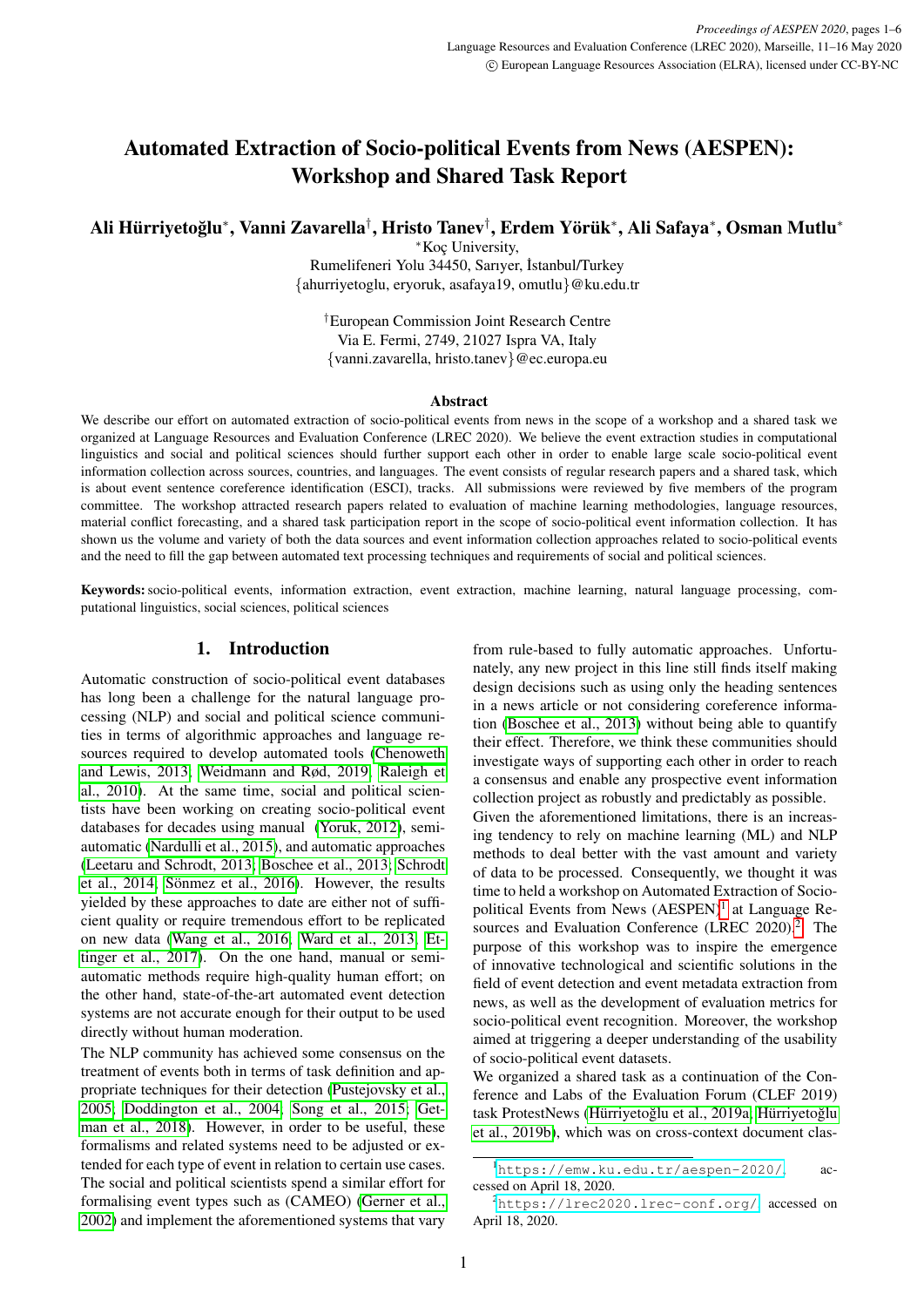sification, event sentence detection, and event extraction pertaining to protest events. We aimed at establishing a benchmark for the event sentence coreference identification (ESCI) sub-task within the scope of the AESPEN workshop. The scope of this shared task was on clustering given event related sentences so that each cluster consists of sentences about the same event.

We provide details of our motivation in Section [2.](#page-1-0) Then, we introduce the ESCI shared task in Section [3.](#page-1-1) Finally, we briefly describe the accepted papers and the shared task results in Section [4.](#page-2-0) We conclude this report in section [5.](#page-3-2)

## 2. Motivation

<span id="page-1-0"></span>Automating political event collection requires the availability of gold-standard corpora that can be used for system development and evaluation. Moreover, automated tool performances need to be reproducible and comparable. Although a tremendous effort is being spent on creating sociopolitical event databases such as ACLED [\(Raleigh et al.,](#page-5-1) [2010\)](#page-5-1), the Global Database of Events, Language, and Tone (GDELT) [\(Leetaru and Schrodt, 2013\)](#page-4-1), the Mass Mobilization on Autocracies Database (MMAD) [\(Weidmann and](#page-5-0) [Rød, 2019\)](#page-5-0), the Integrated Crisis Early Warning System (ICEWS) [\(Boschee et al., 2013\)](#page-3-1), and the Protest Dataset 30 European countries (PolDem) [\(Kriesi et al., 2019\)](#page-4-9) we believe there is still a lot of room for improvement and harmonisation of the event schemas and tasks. This limitation causes the definition of the events and automated event information collection tool performances to be restricted to single projects. Consequently, the lack of comparable and reproducible settings hinders progress on this task.

We invited contributions from researchers in NLP, ML and Artificial Intelligence (AI) involved in automated event data collection, as well as researchers in social and political sciences, conflict analysis and peace studies, who make use of this kind of data for their analytical work. Our goal was to enable the emergence of innovative NLP and information extraction (IE) solutions that can deal with the current stream of information, manage the risks of information overload, identify different sources and perspectives, and provide unitary and intelligible representations of the larger and long-term storylines behind news articles.

Our workshop provided a venue for discussing the creation and facilitation of language resources in the social and political sciences domain. Social and political scientists were interested in reporting and discussing the automated tools and comparing traditional coding approaches with automated tools. Computational linguistics and machine learning practitioners and researchers benefited from being challenged by real-world use cases, in terms of event data extraction, representation and aggregation.

We invited work on all aspects of automated coding of socio-political events from monolingual or multilingual news sources. This includes (but is not limited to) the following topics: event metadata extraction, source bias mitigation, event data schema and representation, event information duplication detection, extracting events beyond a sentence in a document, training data collection and annotation processes, event coreference (in- and cross-document), sub-event and event subset relations, event dataset evaluation and validity metrics, event datasets quality assessments, defining, populating and facilitating event ontologies, automated tools for relevant subtasks, understanding the limits that are introduced by copyright rules and ethical concerns and ethical design.

# 3. Shared Task

<span id="page-1-1"></span>A news article may contain one or more events that are expressed with one or more sentences. Identifying event sentences that are about the same event is necessary in order to collect event information robustly. Therefore, we should develop methods that are able to identify whether a group of sentences are about the same event. Reliable identification of this relation will enable us to determine how many events are reported in a news article as well. Moreover, solving this problem has the potential to facilitate crossdocument event sentence relation identification in the long term. Therefore, we should develop methods that are able to identify whether a group of event sentences are about the same event. Consequently, we organized the ESCI shared task in the hopes of attracting attention to this problem and possibly provide a benchmark for it.

We examined our gold standard corpus that contains 1,290 events in 712 documents annotated at token level for their event information (Hürriyetoğlu et al., 2019a; Hürriyetoğlu [et al., 2019b;](#page-4-8) Hürriyetoğlu et al., 2020). These documents are the positively labelled instances of random samples and active learning based samples based on these random samples. We have observed that 60% of the news articles contain information about a single event. The remaining documents contain information about multiple events, which sums up to 45% of the total event count. Only 45% of the events are expressed with only a single sentence.

Consequently, we think protest event collection systems should take these phenomena into account and introduce the ESCI shared task. As training data participants of the data challenge received event related sentences and their true clustering in a news article, in which a cluster represents all sentences about an event. This data was extracted from 404 documents. The documents that contain a single event sentence were excluded from this exercise, since there is only one possible clustering in that case. The number of events per document in the training data is 1 for 207 and 2 for 132 documents. The remaining 65 documents contain 3 or more events. The task of the participants was to develop systems that can predict grouping of the given sentences that consists of events on test data, extracted from 100 documents, and that was delivered to them one week before the deadline. The correct grouping of the test set was not shared with the participants. The evaluation metric is Adjusted Rand Index (ARI) as implemented by Scikit-learn [\(Hubert and Arabie, 1985\)](#page-4-11).<sup>[3](#page-1-2)</sup> We calculated macro and micro versions of this score. The macro version calculates average of the per document scores from all of the documents independent of how many event sentences are there in each document. However, the micro score weights the

<span id="page-1-2"></span><sup>3</sup>[https://scikit-learn.org/stable/modules/](https://scikit-learn.org/stable/modules/generated/sklearn.metrics.adjusted_rand_score.html) [generated/sklearn.metrics.adjusted\\_rand\\_](https://scikit-learn.org/stable/modules/generated/sklearn.metrics.adjusted_rand_score.html) [score.html](https://scikit-learn.org/stable/modules/generated/sklearn.metrics.adjusted_rand_score.html), accessed on April 19, 2020.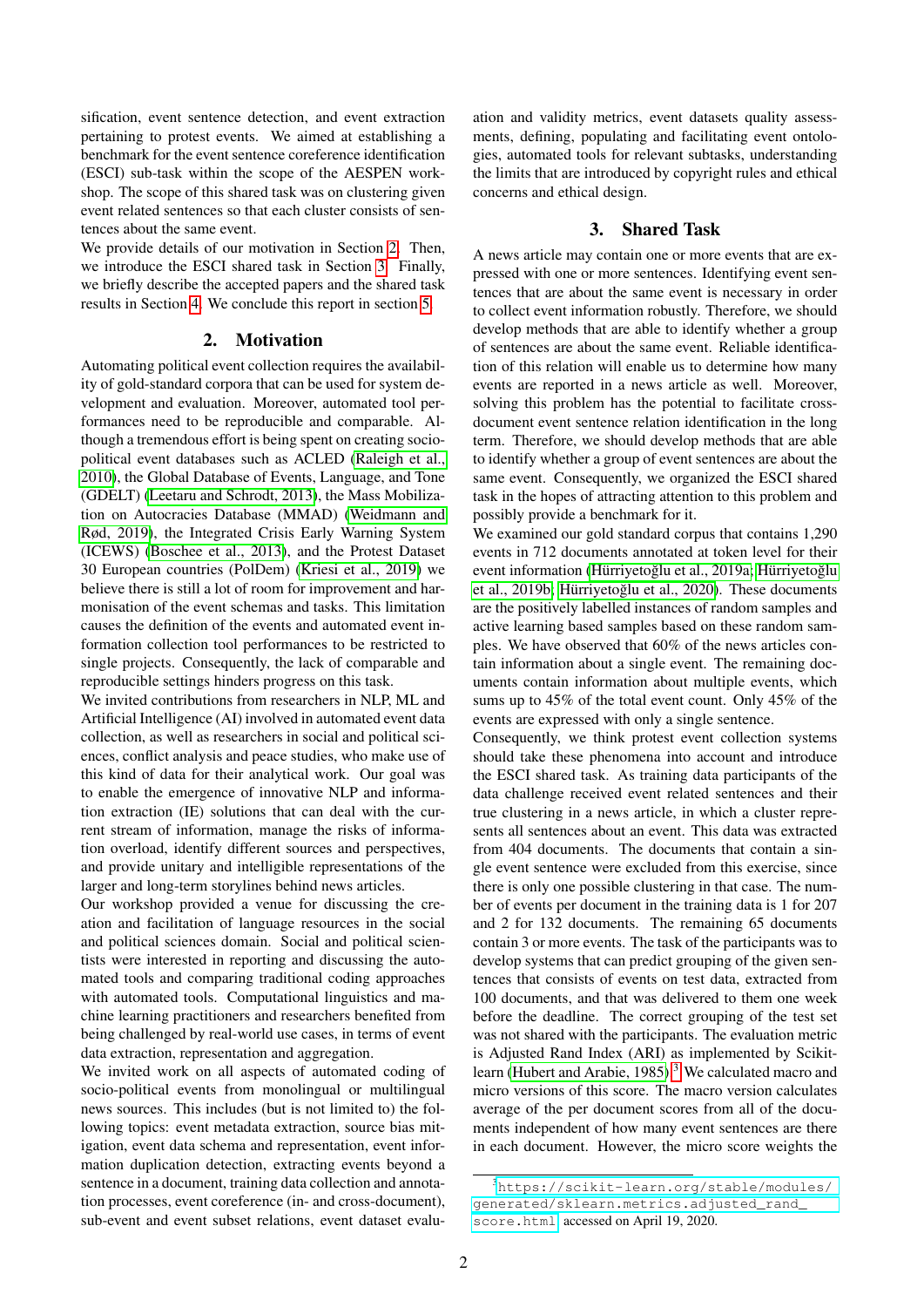per document score with the number of the event sentences in a document. We report the F1 score that is calculated similarly as well.

The event type is a protest in the scope of this task. The event we simply refer to as protest events are comprised within the scope of contentious politics. Contentious politics events refers to politically motivated collective action events which lay outside the official mechanisms of political participation associated with formal government insti-tutions of the country in which the said action takes place.<sup>[4](#page-2-1)</sup> The data is shared with the researchers, who signed an application form that limits the use of the data only for research purposes, as a file that contains lines of JSON objects. Each JSON object contain all event sentences that are identified in a news article and their clustering, which is found in the *event clusters* field.

A sample JSON object is presented below. The *url* field is provided only as an ID. The numbers in the *sentence no* correspond to sentences in the *sentences* field in the same order. The *event clusters* field provides the correct clustering of the event sentences. For instance, below in Listing 1, the first and third sentences are about the same event. But, the second sentence is about a separate event.

Listing 1: Event sentences that are extracted from a document in the order they occur in a sentence.

```
\overline{1}2 "url": "http://www.newindianexpress.
        com/nation/2009/aug/25/congress-
        demands-advanis-apology-80257",
3 "sentences": [
4 "Singh had recently blamed Advani
          for coming to Gujarat Chief
          Minister Narendra Modi ' s
          rescue and ensured that he was
          not sacked , in the wake of the
           riots .",
5 "On Kandahar plane hijack issue ,
          Singh said Advani was not
          speaking the truth .",
6 "Elaborating on the three issues ,
          Singhvi said , The BJP gave
          sermons on Raj Dharma and
          turned a Nelson ' s eye to the
          communal carnage , which became
           a big blot on the fair name of
           the country ."
7 \quad \boxed{\phantom{0}}8 "sentence_no": [4, 6, 14],
9 "event_clusters": [[4, 14], [6]]
10 }
```
We have calculated three baseline scores on the test data. First, we checked score of a dummy predictor that assigns all event sentences to a single cluster all the time, i.e., minimum cluster prediction (MinC). Second, another dummy baseline predicts as each event sentence as being in a separate cluster in a document, i.e., maximum cluster prediction (MaxC). Finally, we used BERT sentence representations [\(Devlin et al., 2019\)](#page-3-3) to train a multilayer perceptron (MLP) model that i) first evaluates each possible sentence pair in the document, ii) then assign a positive or negative label indicating that this pair of sentences is co-referent, iii) finally using the correlation clustering algorithm [\(Bansal et](#page-3-4) [al., 2004\)](#page-3-4) we take those labeled pairs and cluster them. [5](#page-2-2) The scores of these methods are provided in Table [1](#page-2-3) as *MinC*, *MaxC*, and *MLP*. The slightly low scores obtained from the dummy systems direct us to use the MLP system as the baseline we share with the participants. Note that the strength of the dummy baselines changes according to data distribution in test data.

|      | ARI   |       | F1    |       |
|------|-------|-------|-------|-------|
|      | Macro | Micro | Macro | Micro |
| MinC | .5000 | .4040 | .5000 | .4040 |
| MaxC | .1071 | .0628 | .3476 | 3722  |
| MI P | .5077 | .4064 | .5560 | .4840 |

<span id="page-2-3"></span>Table 1: Adjusted Random Index (ARI) and F1 for each baseline system.

## 4. Submissions

<span id="page-2-0"></span>The workshop has attracted nine papers as regular paper submissions and one as a shared task participation report. The shared task report and seven of the regular papers were accepted on the basis of the reviews, which were five per paper, performed by the program committee members.

The accepted regular papers can be grouped as i) evaluation of state-of-the-art machine learning approaches by Büyüköz et al. (2020), [Olsson et al. \(2020\)](#page-4-12), and [Pisko](#page-4-13) [rski and Jacquet \(2020\)](#page-4-13), ii) introduction of a new data set by [Radford \(2020\)](#page-4-14), iii) projects of event information collection by [Osorio et al. \(2020\)](#page-4-15) and [Papanikolaou and Pa](#page-4-16)[pageorgiou1 \(2020\)](#page-4-16), and iv) forecasting of political conflict by [Halkia et al. \(2020\)](#page-4-17).

The evaluation of Büyüköz et al. (2020) and [Olsson et](#page-4-12) [al. \(2020\)](#page-4-12) show that state-of-the-art deep learning models such as BERT and ELMo [\(Peters et al., 2018\)](#page-4-18) yield consistently higher performance than traditional ML methods such as support vector machines (SVM) on conflict and protest event data respectively. [Piskorski and Jacquet](#page-4-13) [\(2020\)](#page-4-13) have found that TF-IDF weighted character n-gram based SVM model performs better than an SVM model that uses pre-trained embeddings such as GLOVE [\(Pennington](#page-4-19) [et al., 2014\)](#page-4-19), BERT, and FASTTEXT [\(Mikolov et al., 2018\)](#page-4-20) in most of the experiments on conflict data.

[Radford \(2020\)](#page-4-14) introduces the dataset *Headlines of War* for cross-document coreference resolution for the news headlines. The dataset consists of positive samples from *Militarized Interstate Disputes* dataset and negative samples

<span id="page-2-1"></span><sup>4</sup>You can find detailed information about how a protest is defined and how event sentences are labelled on our annotation manual, which is on [https://github.com/](https://github.com/emerging-welfare/general_info/tree/master/annotation-manuals) [emerging-welfare/general\\_info/tree/master/](https://github.com/emerging-welfare/general_info/tree/master/annotation-manuals) [annotation-manuals](https://github.com/emerging-welfare/general_info/tree/master/annotation-manuals).

<span id="page-2-2"></span><sup>&</sup>lt;sup>5</sup>The code for this system is available on [https:](https://github.com/alisafaya/event-coreference) [//github.com/alisafaya/event-coreference](https://github.com/alisafaya/event-coreference), accessed on April 21, 2020.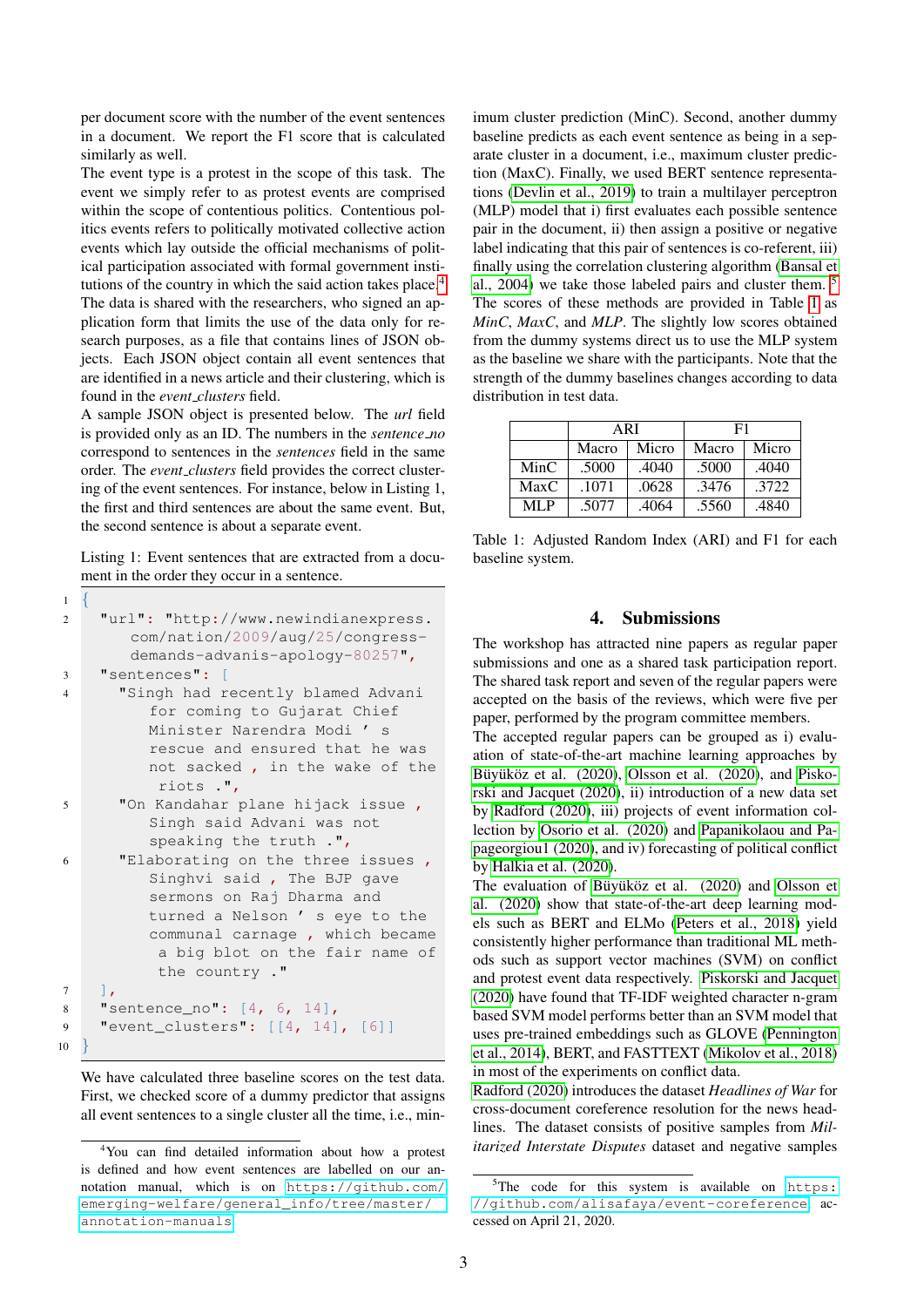from New York Times.<sup>[6](#page-3-6)</sup> The description of this invaluable resource is accompanied with a detailed discussion of its utility and caveats.

[Osorio et al. \(2020\)](#page-4-15) introduce Hadath that is a supervised protocol for event information collection from Arabic sources. The utility of Hadath was demonstrated in processing news reported between 2012 and 2012 in Afghanistan. In the scope of the other event information collection study, [Papanikolaou and Papageorgiou1 \(2020\)](#page-4-16) processed two news sources in Greek from Greece to create a database of protest events for the period between 1996 and 2014. Osorio et al and Papanikolaou and Papageorgiou utilized fully automatic tools that integrate supervised machine learning and rule based methodologies at various degrees.

Finally, [Halkia et al. \(2020\)](#page-4-17) presents a material conflict forecasting study that exploits available event databases GDELT and ICEWS. Their results demonstrate that it is possible to correctly predict social upheaval using the methodology they propose, which utilizes Long-Short Term Memory (LSTM) [\(Hochreiter and Schmidhuber,](#page-4-21) [1997\)](#page-4-21).

We have received expression of interest from 12 research teams, of which 6 teams signed the application form and received the data. Two of these teams sent their predictions on the test data. The scores of these methods are illustrated in Table [2.](#page-3-7) Finally, only Örs et al.  $(2020)$  submitted a paper about their work. This team reported their work as consisting of three steps. First, they use a transformer based model, which is ALBERT [\(Lan et al., 2020\)](#page-4-23), to predict whether a pair of sentences refer to the same event or not. Later, they use these predictions as the initial scores and recalculate the pair scores by considering the relation of sentences in a pair with respect to other sentences. As the last step, final scores between these sentences are used to construct the clusters, starting with the pairs with the highest scores.

|                      | ARI   |       | F1    |       |
|----------------------|-------|-------|-------|-------|
|                      | Macro | Micro | Macro | Micro |
| Ors et al.           | .6006 | .4644 | .6736 | .5898 |
| <b>UNC</b> Charlotte | .3388 | .3253 | .4352 | .3284 |

<span id="page-3-7"></span>Table 2: Adjusted Random Index (ARI) and F1 for each baseline system.

## 5. Concluding Remarks

<span id="page-3-2"></span>We have provided a brief summary of the workshop Automated Extraction of Socio-political Events from News (AESPEN) and the shared task Event Sentence Coreference Identification (ESCI) we organized in the scope of Language Resources and Evaluation Conference (LREC 2020). The variety of the submitted papers show that we could bring the ML, NLP, and social and political science communities together. Although the breadth of the topics were limited, the technical depth and timeliness of the contributions show that the workshop contribute to the discipline of automatic extraction of socio-political events. The papers about processing Arabic and Greek sources are significant contributions to the understanding of how should we handle languages other than English. Finally, the shared task ESCI demonstrated the prevalence of the event coreferences, some baselines for handling them, and a state-ofthe-art system that is able to tackle this task.

We consider this workshop as a beginning. We expect this effort to be extended both in depth and in breadth since we think the work presented is only the tip of the iceberg considering the recent projects and technical potential introduced by deep learning technologies.

## 6. Acknowledgements

The authors from Koc University are funded by the European Research Council (ERC) Starting Grant 714868 awarded to Dr. Erdem Yörük for his project Emerging Welfare. We appreciate contributions of the program committee members, who are in alphabetical order Svetla Boycheva, Fırat Duruşan, Theresa Gessler, Christian Göbel, Burak Gürel, Matina Halkia, Sophia Hunger, J. Craig Jenkins, Liron Lavi, Jasmine Lorenzini, Bernardo Magnini, Osman Mutlu, Nelleke Oostdijk, Arzucan Özgür, Jakub Piskorski, Lidia Pivovarova, Benjamin J. Radford, Clionadh Raleigh, Ali Safaya, Parang Saraf, Philip Schrodt, Manuela Speranza, Aline Villavicencio, Çağrı Yoltar, Kalliopi Zervanou and of the keynote speaker Clionadh Raleigh. We are grateful to the management of the Competence Centre on Text Mining and Analysis (CC-TMA) at European Commission Joint Research Center (JRC) for the support. Any opinions, findings, conclusions, or suggestions expressed here are those of the authors and do not necessarily reflect the view of the sponsor(s) or authors' employer(s).

## 7. Bibliographical References

- <span id="page-3-4"></span>Bansal, N., Blum, A., and Chawla, S. (2004). Correlation clustering. *Mach. Learn.*, 56(1–3):89–113, June.
- <span id="page-3-1"></span>Boschee, E., Natarajan, P., and Weischedel, R. (2013). Automatic Extraction of Events from Open Source Text for Predictive Forecasting. In V.S. Subrahmanian, editor, *Handbook of Computational Approaches to Counterterrorism*, pages 51–67. Springer New York, New York, NY.
- <span id="page-3-5"></span>Büyüköz, B., Hürriyetoğlu, A., and Özgür, A. (2020). Analyzing ELMo and DistilBERT on Socio-political News Classification. In *Proceedings of the Workshop Automated Extraction of Socio-political Events from News (AESPEN)*.
- <span id="page-3-0"></span>Chenoweth, E. and Lewis, O. A. (2013). Unpacking nonviolent campaigns: Introducing the NAVCO 2.0 dataset. *Journal of Peace Research*, 50(3):415–423.
- <span id="page-3-3"></span>Devlin, J., Chang, M.-W., Lee, K., and Toutanova, K. (2019). BERT: Pre-training of deep bidirectional transformers for language understanding. In *Proceedings of the 2019 Conference of the North American Chapter of the Association for Computational Linguistics: Human Language Technologies, Volume 1 (Long and Short Papers)*, pages 4171–4186, Minneapolis, Minnesota, June. Association for Computational Linguistics.

<span id="page-3-6"></span><sup>6</sup><https://spiderbites.nytimes.com>, accessed on April 21, 2020.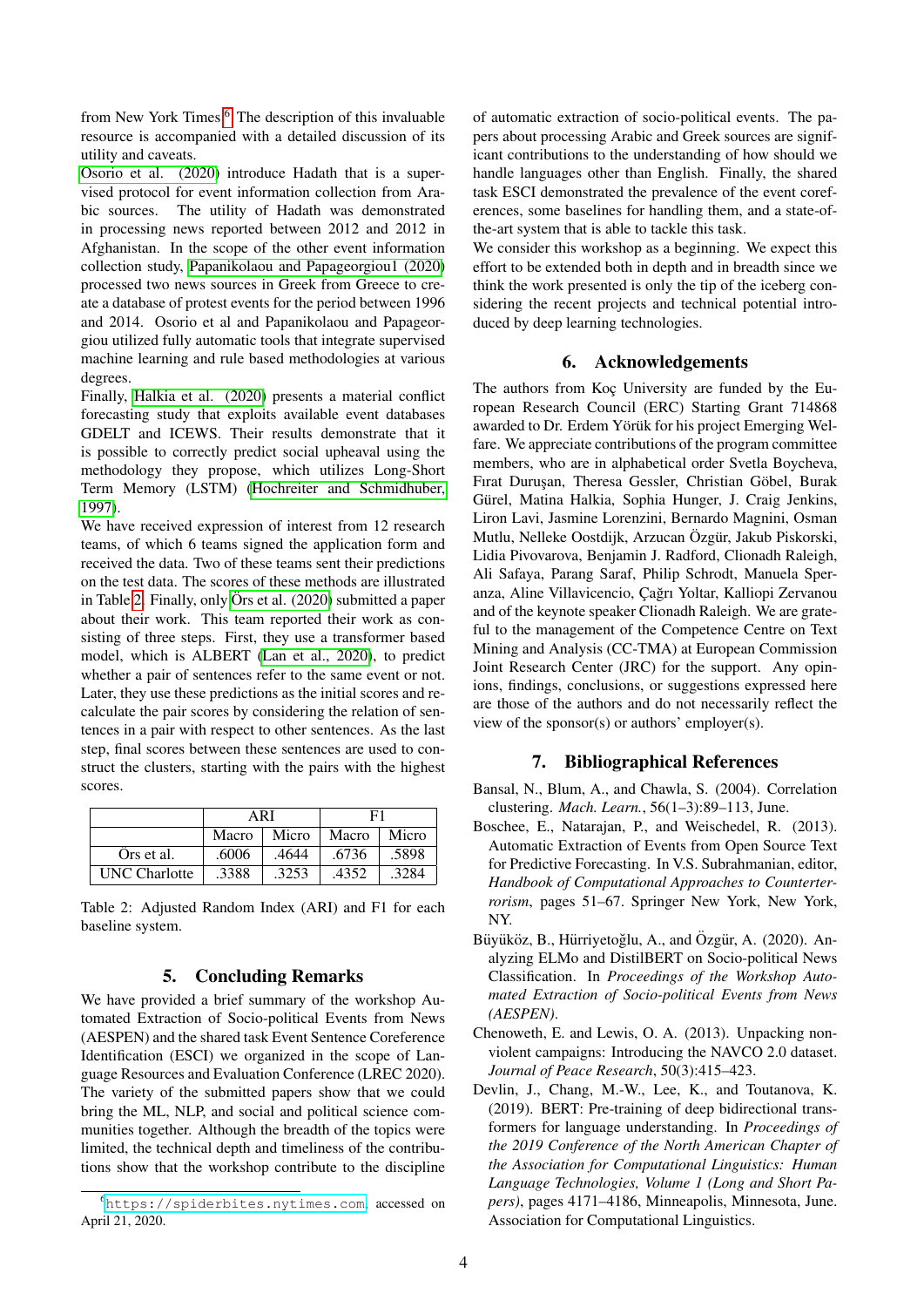- <span id="page-4-4"></span>Doddington, G., Mitchell, A., Przybocki, M., Ramshaw, L., Strassel, S., and Weischedel, R. (2004). The automatic content extraction (ACE) program – tasks, data, and evaluation. In *Proceedings of the Fourth International Conference on Language Resources and Evaluation (LREC'04)*, Lisbon, Portugal, May. European Language Resources Association (ELRA).
- <span id="page-4-2"></span>Ettinger, A., Rao, S., Daumé III, H., and Bender, E. M. (2017). Towards Linguistically Generalizable NLP Systems: A Workshop and Shared Task. In *Proceedings of the First Workshop on Building Linguistically Generalizable NLP Systems*, pages 1–10. Association for Computational Linguistics.
- <span id="page-4-6"></span>Gerner, D. J., Schrodt, P. A., Yilmaz, O., and Abu-Jabr, R. (2002). Conflict and mediation event observations (cameo): A new event data framework for the analysis of foreign policy interactions. *International Studies Association, New Orleans*.
- <span id="page-4-5"></span>Getman, J., Ellis, J., Strassel, S., Song, Z., and Tracey, J. (2018). Laying the groundwork for knowledge base population: Nine years of linguistic resources for TAC KBP. In *Proceedings of the Eleventh International Conference on Language Resources and Evaluation (LREC 2018)*, Miyazaki, Japan, May. European Language Resources Association (ELRA).
- <span id="page-4-17"></span>Halkia, M., Ferri, S., Papazoglou, M., van Damme, M.-S., and Thomakos, D. (2020). Conflict Event Modelling: Research Experiment and Event Data Limitations. In *Proceedings of the Workshop Automated Extraction of Socio-political Events from News (AESPEN)*.
- <span id="page-4-21"></span>Hochreiter, S. and Schmidhuber, J. (1997). Long shortterm memory. *Neural Computation*, 9(8):1735–1780.
- <span id="page-4-11"></span>Hubert, L. and Arabie, P. (1985). Comparing partitions. *Journal of classification*, 2(1):193–218.
- <span id="page-4-7"></span>Hürriyetoğlu, A., Yörük, E., Yüret, D., Yoltar, Ç., Gürel, B., Durusan, F., and Mutlu, O. (2019a). A task set proposal for automatic protest information collection across multiple countries. In Leif Azzopardi, et al., editors, *Advances in Information Retrieval*, pages 316–323, Cham. Springer International Publishing.
- <span id="page-4-8"></span>Hürriyetoğlu, A., Yörük, E., Yüret, D., Yoltar, C., Gürel, B., Durusan, F., Mutlu, O., and Akdemir, A. (2019b). Overview of clef 2019 lab protestnews: Extracting protests from news in a cross-context setting. In Fabio Crestani, et al., editors, *Experimental IR Meets Multilinguality, Multimodality, and Interaction*, pages 425–432, Cham. Springer International Publishing.
- <span id="page-4-10"></span>Hürriyetoğlu, A., Yörük, E., Yüret, D., Mutlu, O., Yoltar, C., Gürel, B., and Duruşan, F. (2020). Cross-context news corpus for protest events related knowledge base construction. In *Automated Knowledge Base Construction (AKBC)*, June.
- <span id="page-4-9"></span>Kriesi, H., Wüest, B., Lorenzini, J., Makarov, P., Enggist, M., Rothenhäusler, K., Kurer, T., Häusermann, Silja, P. W., Altiparmakis, A., Borbáth, E., Bremer, B., Gessler, T., Hunger, S., Hutter, S., Schulte-Cloos, J., and Wang, C. (2019). PolDem – Protest Event Dataset 30.
- <span id="page-4-23"></span>Lan, Z., Chen, M., Goodman, S., Gimpel, K., Sharma, P., and Soricut, R. (2020). Albert: A lite bert for self-

supervised learning of language representations. In *International Conference on Learning Representations*.

- <span id="page-4-1"></span>Leetaru, K. and Schrodt, P. A. (2013). GDELT: Global data on events, location, and tone, 1979–2012. In *ISA annual convention*, volume 2, pages 1–49. Citeseer.
- <span id="page-4-20"></span>Mikolov, T., Grave, E., Bojanowski, P., Puhrsch, C., and Joulin, A. (2018). Advances in pre-training distributed word representations. In *Proceedings of the Eleventh International Conference on Language Resources and Evaluation (LREC 2018)*, Miyazaki, Japan, May. European Language Resources Association (ELRA).
- <span id="page-4-0"></span>Nardulli, P. F., Althaus, S. L., and Hayes, M. (2015). A Progressive Supervised-learning Approach to Generating Rich Civil Strife Data. *Sociological Methodology*, 45(1):148–183.
- <span id="page-4-12"></span>Olsson, F., Sahlgren, M., Abdesslem, F. B., Ekgren, A., and Eck, K. (2020). Text Categorization for Conflict Event Annotation. In *Proceedings of the Workshop Automated Extraction of Socio-political Events from News (AESPEN)*.
- <span id="page-4-22"></span>Ors, K. F., Yeniterzi, S., and Yeniterzi, R. (2020). Event ¨ Clustering within News Articles. In *Proceedings of the Workshop Automated Extraction of Socio-political Events from News (AESPEN)*.
- <span id="page-4-15"></span>Osorio, J., Reyes, A., Beltran, A., and Ahmadzai, A. (2020). Supervised Event Coding from Text Written in Arabic: Introducing Hadath. In *Proceedings of the Workshop Automated Extraction of Socio-political Events from News (AESPEN)*.
- <span id="page-4-16"></span>Papanikolaou, K. and Papageorgiou1, H. (2020). Protest Event Analysis: A Longitudinal Analysis for Greece. In *Proceedings of the Workshop Automated Extraction of Socio-political Events from News (AESPEN)*.
- <span id="page-4-19"></span>Pennington, J., Socher, R., and Manning, C. (2014). Glove: Global vectors for word representation. In *Proceedings of the 2014 Conference on Empirical Methods in Natural Language Processing (EMNLP)*, pages 1532– 1543, Doha, Qatar, October. Association for Computational Linguistics.
- <span id="page-4-18"></span>Peters, M., Neumann, M., Iyyer, M., Gardner, M., Clark, C., Lee, K., and Zettlemoyer, L. (2018). Deep contextualized word representations. In *Proceedings of the 2018 Conference of the North American Chapter of the Association for Computational Linguistics: Human Language Technologies, Volume 1 (Long Papers)*, pages 2227– 2237, New Orleans, Louisiana, June. Association for Computational Linguistics.
- <span id="page-4-13"></span>Piskorski, J. and Jacquet, G. (2020). TF-IDF Character Ngrams versusWord Embedding-based Models for Finegrained Event Classification: A Preliminary study. In *Proceedings of the Workshop Automated Extraction of Socio-political Events from News (AESPEN)*.
- <span id="page-4-3"></span>Pustejovsky, J., Knippen, R., Littman, J., and Saurí, R. (2005). Temporal and event information in natural language text. *Language resources and evaluation*, 39(2- 3):123–164.
- <span id="page-4-14"></span>Radford, B. (2020). Seeing the Forest and the Trees: Detection and Cross-Document Coreference Resolution of Militarized Interstate Disputes. In *Proceedings of*